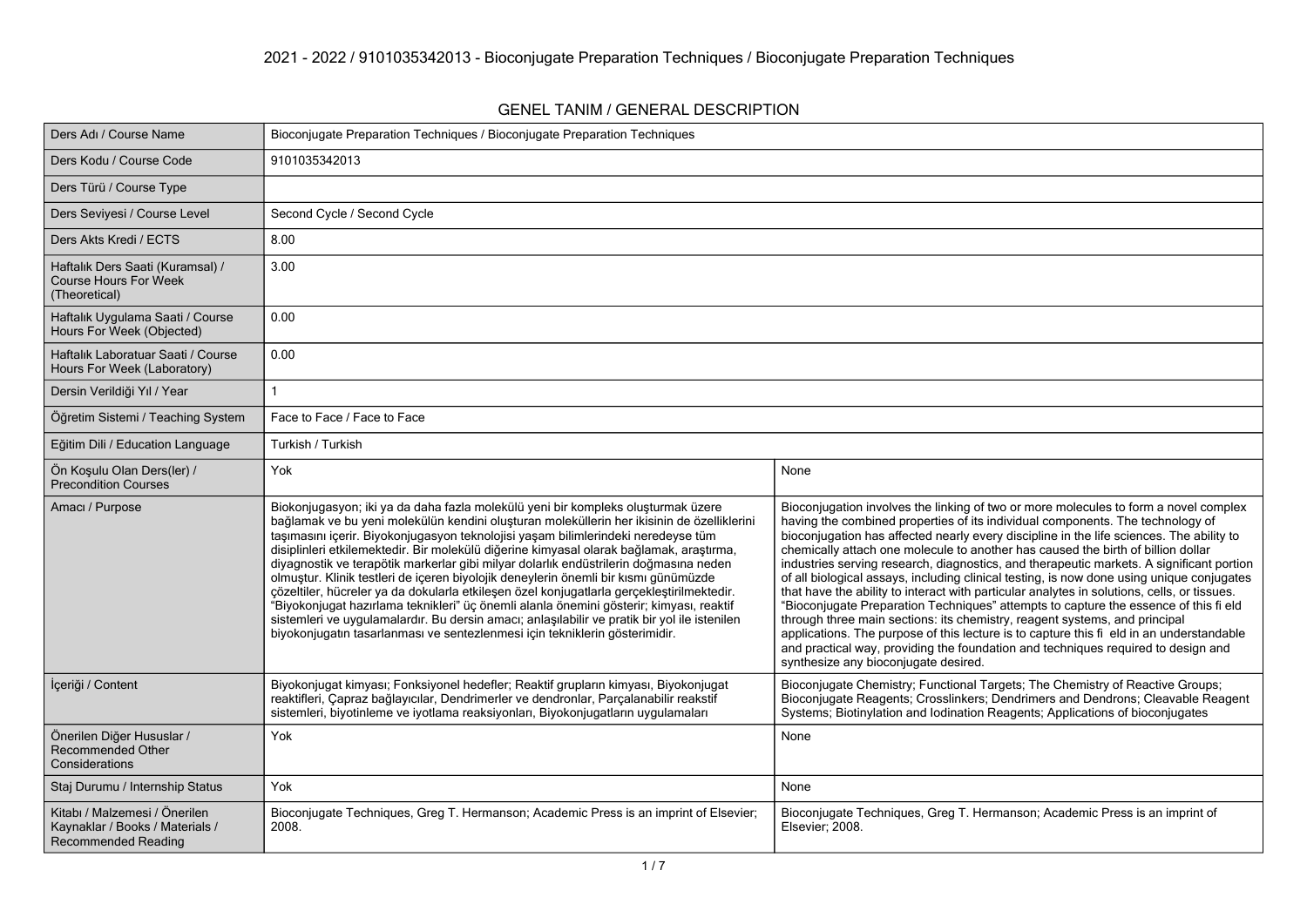| Öğretim Üyesi (Üyeleri)<br>' Faculty<br>Member (Members) | I Prof. Dr. Dilek ODACI DEMİRKOL |  |
|----------------------------------------------------------|----------------------------------|--|
|----------------------------------------------------------|----------------------------------|--|

## **ÖĞRENME ÇIKTILARI / LEARNING OUTCOMES**

|   | Biyokonjugate kimyası ve biyokonjugasyon reaksiyonları için hedefler hakkında bilgi edinebilme                                                          | To be able to get knowledge bioconjugate chemistry and potential targets for bioconjugation<br>reactions.                                |
|---|---------------------------------------------------------------------------------------------------------------------------------------------------------|------------------------------------------------------------------------------------------------------------------------------------------|
|   | Reaktif grupların yapısını kavrayabilme ve temel kavramları açıklayabilme                                                                               | To be able to compherend structures reactive groups and to be able to explain main concepts.                                             |
|   | Capraz bağlama ya da sıfır-uzunluklu reaktif sistemlerini kullanrak biyokonjugat hazırlamak için<br>kullanılan teknikler hakkında bilgi sahibi olabilme | To be able to get knowledge about techniques which are used to prepare bioconjugates via cross-<br>linking and cleavable reagent systems |
|   | Kendi çalışma alanına biyokonjugat tekniklerini uygulayabilme yeteneğini kazanabilme                                                                    | To be able to get ability to apply bioconjugate techniques on own working areas.                                                         |
|   | Biyokonjugasyon kimyası hakkında makale okuyabilme ve anlayabilme                                                                                       | To be able to read and understand articles about bioconjugation chemistry.                                                               |
| b | Biyokonjugat hazırlama tekniklerinin uygulamaları hakkındaki güncel gelişmeleri takip edebilme                                                          | To be able to follow current developmeths about the applications of applications of bioconjugate<br>preparation techniques               |

# **HAFTALIK DERS İÇERİĞİ / DETAILED COURSE OUTLINE**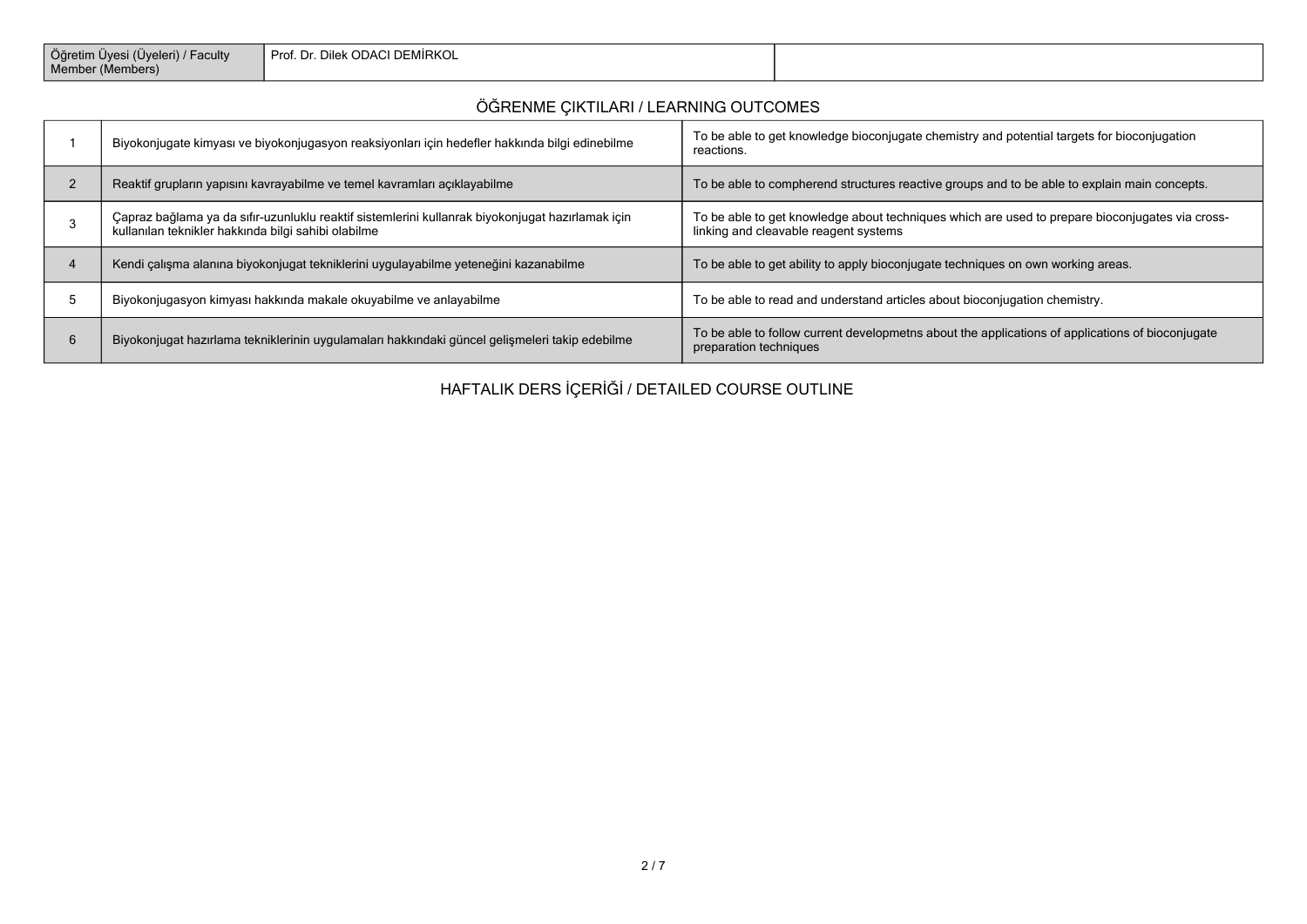| Hafta / Week   |                                                                                                                                                |          |     |                                                                       |                           |
|----------------|------------------------------------------------------------------------------------------------------------------------------------------------|----------|-----|-----------------------------------------------------------------------|---------------------------|
|                | Teorik Dersler / Theoretical                                                                                                                   | Uygulama | Lab | Öğretim Yöntem ve<br>Teknikleri/Teaching Methods<br><b>Techniques</b> | Ön Hazırlık / Preliminary |
| 1              | Biyokonjugat Kimyası                                                                                                                           |          |     |                                                                       |                           |
|                | Bioconjugate Chemistry                                                                                                                         |          |     |                                                                       |                           |
|                | Teorik Dersler / Theoretical                                                                                                                   | Uygulama | Lab | Öğretim Yöntem ve<br>Teknikleri/Teaching Methods<br>Techniques        | Ön Hazırlık / Preliminary |
| $\overline{2}$ | Fonksiyonel hedefler (aminoasit, peptid ve proteinler; şekerler,<br>polisakkaritler ve glikokonjugatlar; nükleik asitler ve oligonükleotidler) |          |     |                                                                       |                           |
|                | Functional Targets (aminoacids, peptides and proteins; sugars,<br>Polysaccharides, and Glycoconjugates, Nucleic Acids and<br>Oligonucleotides) |          |     |                                                                       |                           |
|                | Teorik Dersler / Theoretical                                                                                                                   | Uygulama | Lab | Öğretim Yöntem ve<br>Teknikleri/Teaching Methods<br>Techniques        | Ön Hazırlık / Preliminary |
| 3              | Reaktif grupların kimyası                                                                                                                      |          |     |                                                                       |                           |
|                | The Chemistry of Reactive Groups                                                                                                               |          |     |                                                                       |                           |
|                | Teorik Dersler / Theoretical                                                                                                                   | Uygulama | Lab | Öğretim Yöntem ve<br>Teknikleri/Teaching Methods<br>Techniques        | Ön Hazırlık / Preliminary |
| 4              | Biyokonjugat reaktiflerine giriş                                                                                                               |          |     |                                                                       |                           |
|                | Introduction to Bioconjugate Reagents                                                                                                          |          |     |                                                                       |                           |
|                | Teorik Dersler / Theoretical                                                                                                                   | Uygulama | Lab | Öğretim Yöntem ve<br>Teknikleri/Teaching Methods<br>Techniques        | Ön Hazırlık / Preliminary |
| $\sqrt{5}$     | Çapraz bağlayıcılar (Sıfır-uzunluklu, homobifonksiyonel,<br>heterobifonksiyonel, trifonksiyonel)                                               |          |     |                                                                       |                           |
|                | Crosslinkers (Zero-Length; Homobifunctional; Heterobifunctional;<br>Trifunctional)                                                             |          |     |                                                                       |                           |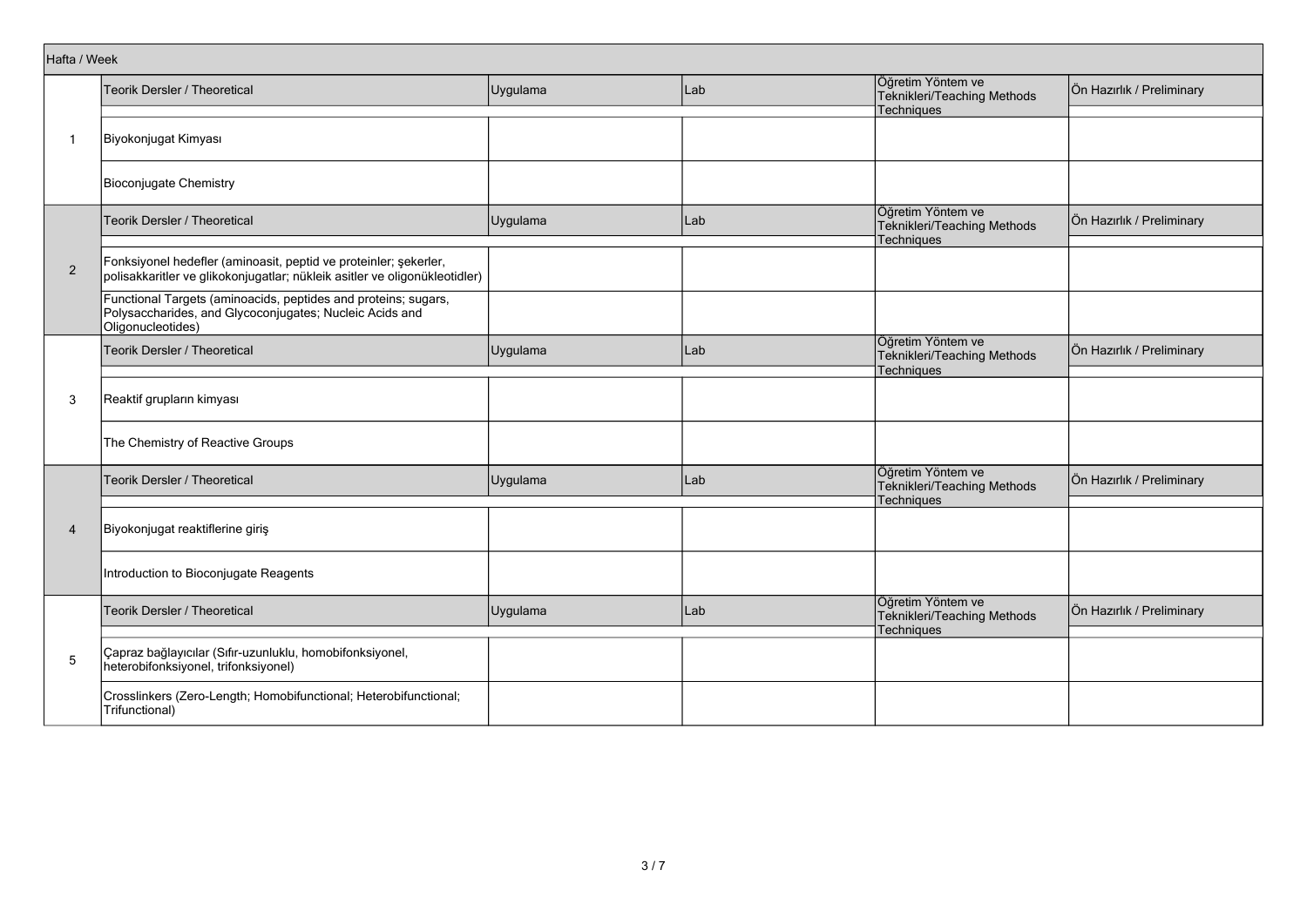|                | Teorik Dersler / Theoretical                                                                             | Uygulama | Lab | Öğretim Yöntem ve<br>Teknikleri/Teaching Methods<br>Techniques | Ön Hazırlık / Preliminary |
|----------------|----------------------------------------------------------------------------------------------------------|----------|-----|----------------------------------------------------------------|---------------------------|
| 6              | Dendrimerler and Dendronlar                                                                              |          |     |                                                                |                           |
|                | Dendrimers and Dendrons                                                                                  |          |     |                                                                |                           |
|                | Teorik Dersler / Theoretical                                                                             | Uygulama | Lab | Öğretim Yöntem ve<br>Teknikleri/Teaching Methods<br>Techniques | Ön Hazırlık / Preliminary |
| $\overline{7}$ | Koparılabilir reaktif sistemleri                                                                         |          |     |                                                                |                           |
|                | Cleavable Reagent Systems                                                                                |          |     |                                                                |                           |
|                | Teorik Dersler / Theoretical                                                                             | Uygulama | Lab | Öğretim Yöntem ve<br>Teknikleri/Teaching Methods<br>Techniques | Ön Hazırlık / Preliminary |
| 8              | Ara Sınav                                                                                                |          |     |                                                                |                           |
|                | Midterm exam                                                                                             |          |     |                                                                |                           |
|                | Teorik Dersler / Theoretical                                                                             | Uygulama | Lab | Öğretim Yöntem ve<br>Teknikleri/Teaching Methods<br>Techniques | Ön Hazırlık / Preliminary |
| 9              | Biyotinleme ve iyotlama reaktifleri                                                                      |          |     |                                                                |                           |
|                | Biotinylation and Iodination Reagents                                                                    |          |     |                                                                |                           |
|                | Teorik Dersler / Theoretical                                                                             | Uygulama | Lab | Öğretim Yöntem ve<br>Teknikleri/Teaching Methods<br>Techniques | Ön Hazırlık / Preliminary |
| 10             | Biyokonjugatların uygulamaları                                                                           |          |     |                                                                |                           |
|                | <b>Bioconjugate Applications</b>                                                                         |          |     |                                                                |                           |
|                | Teorik Dersler / Theoretical                                                                             | Uygulama | Lab | Öğretim Yöntem ve<br>Teknikleri/Teaching Methods<br>Techniques | Ön Hazırlık / Preliminary |
| 11             | Antibodi modifikasyonu ve konjugasyonu; Avidin-Biyotin sistemleri;<br>sentetik polimerlerle modifikasyon |          |     |                                                                |                           |
|                | Antibody Modication and Conjugation; Avidin-Biotin Systems;<br>Modification with Synthetic Polymers      |          |     |                                                                |                           |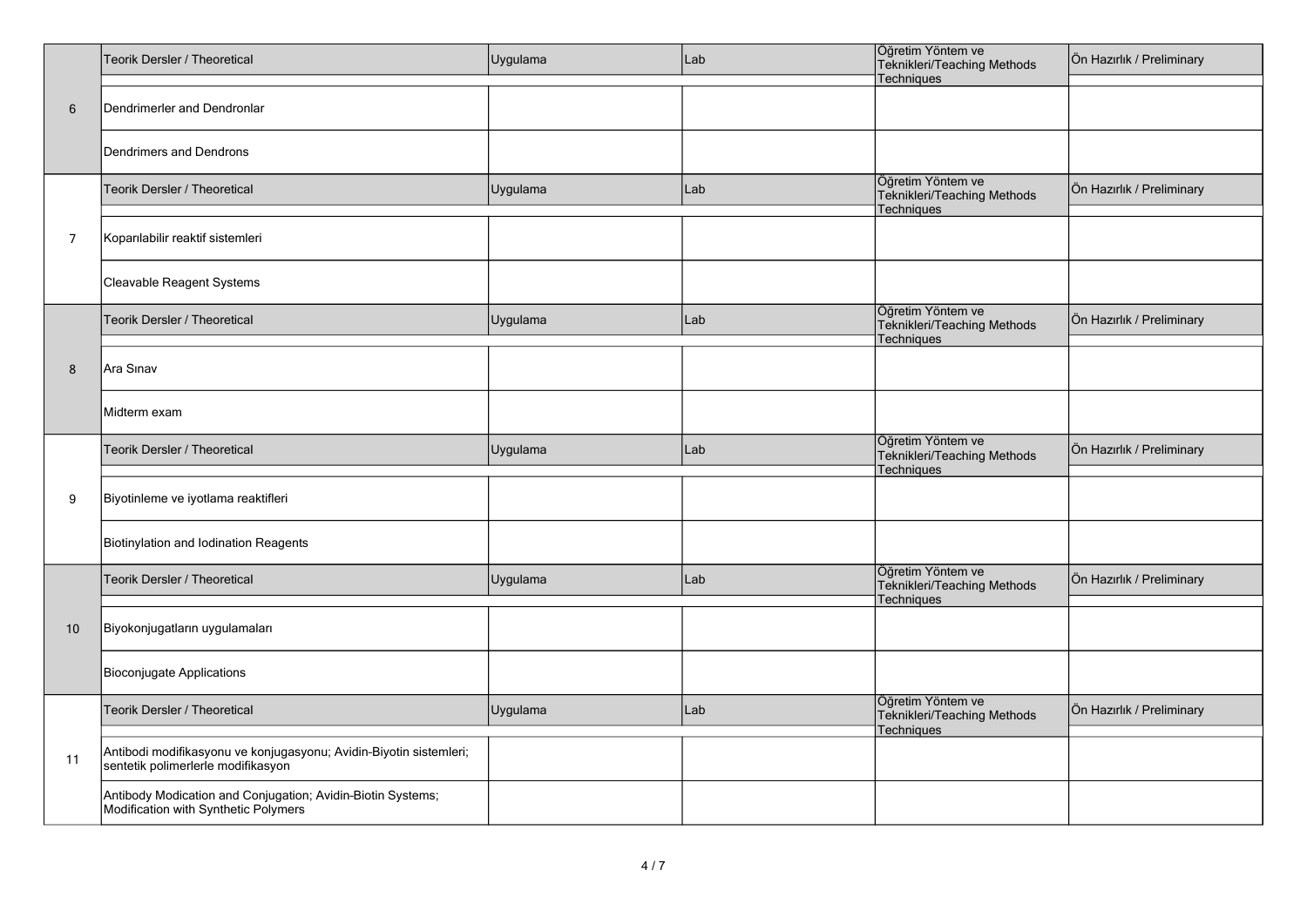|    | Teorik Dersler / Theoretical                                                                           | Uygulama | Lab | Öğretim Yöntem ve<br>Teknikleri/Teaching Methods               | Ön Hazırlık / Preliminary |
|----|--------------------------------------------------------------------------------------------------------|----------|-----|----------------------------------------------------------------|---------------------------|
| 12 | Enzim modifikasyonu ve konjugasyonu; nükleik asit ve oligonükleotid<br>modifikasyonu ve konjugasyonu   |          |     | Techniques                                                     |                           |
|    | Enzyme Modification and Conjugation; Nucleic acid and<br>oligonucleotide modification and conjugation. |          |     |                                                                |                           |
|    | Teorik Dersler / Theoretical                                                                           | Uygulama | Lab | Öğretim Yöntem ve<br>Teknikleri/Teaching Methods<br>Techniques | Ön Hazırlık / Preliminary |
| 13 | Sunumlar ve Tartışma                                                                                   |          |     |                                                                |                           |
|    | Presentations and Discussion                                                                           |          |     |                                                                |                           |
|    | Teorik Dersler / Theoretical                                                                           | Uygulama | Lab | Öğretim Yöntem ve<br>Teknikleri/Teaching Methods<br>Techniques | Ön Hazırlık / Preliminary |
| 14 | Sunumlar ve Tartışma                                                                                   |          |     |                                                                |                           |
|    | Presentations and Discussion                                                                           |          |     |                                                                |                           |
|    | Teorik Dersler / Theoretical                                                                           | Uygulama | Lab | Öğretim Yöntem ve<br>Teknikleri/Teaching Methods<br>Techniques | Ön Hazırlık / Preliminary |
| 15 | Sunumlar ve Tartışma                                                                                   |          |     |                                                                |                           |
|    | Presentations and Discussion                                                                           |          |     |                                                                |                           |
|    | Teorik Dersler / Theoretical                                                                           | Uygulama | Lab | Öğretim Yöntem ve<br>Teknikleri/Teaching Methods<br>Techniques | Ön Hazırlık / Preliminary |
| 16 | Final sinavi                                                                                           |          |     |                                                                |                           |
|    | Final exam                                                                                             |          |     |                                                                |                           |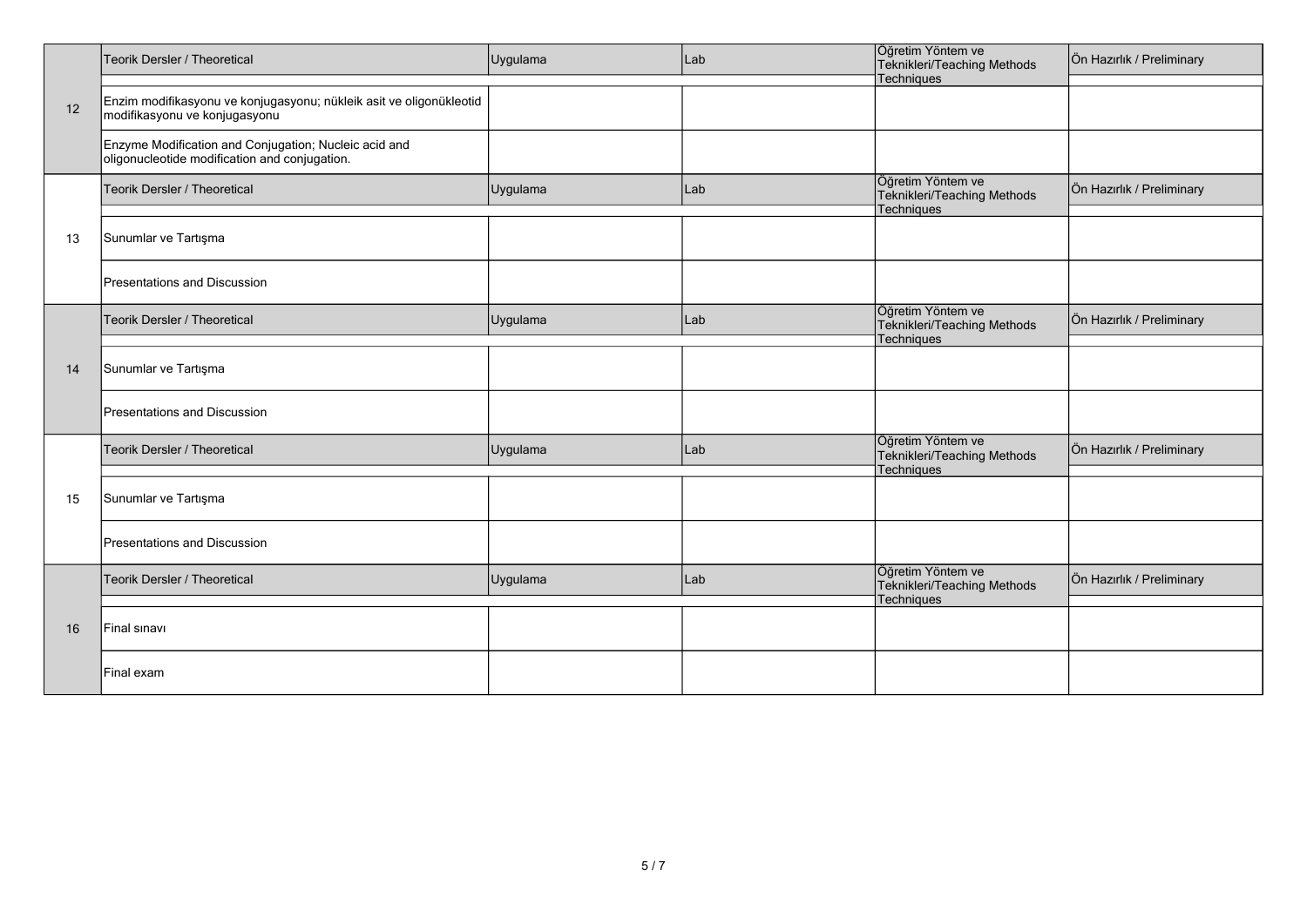### **DEĞERLENDİRME / EVALUATION**

| Yarıyıl (Yıl) İçi Etkinlikleri / Term (or Year) Learning Activities | Sayı /<br>Number | Katkı Yüzdesi /<br>Percentage of<br>Contribution (%) |
|---------------------------------------------------------------------|------------------|------------------------------------------------------|
| Ara Sinav / Midterm Examination                                     |                  | 100                                                  |
| Toplam / Total:                                                     |                  | 100                                                  |
| Başarı Notuna Katkı Yüzdesi / Contribution to Success Grade(%):     |                  | 40                                                   |

| Number | Percentage of<br>Contribution (%) |
|--------|-----------------------------------|
|        | 100                               |
|        | 100                               |
|        | 60                                |
|        |                                   |

| Etkinliklerinin Başarı Notuna Katkı Yüzdesi(%) Toplamı / Total Percentage of Contribution (%) to Success Grade: | 10 <sub>C</sub> |
|-----------------------------------------------------------------------------------------------------------------|-----------------|
| Değerlendirme Tipi / Evaluation Type:                                                                           |                 |

# **İŞ YÜKÜ / WORKLOADS**

| Etkinlikler / Workloads                                                      | Sayı /<br>Number | Süresi<br>(Saat) /<br>Duration<br>(Hours) | Toplam İş Yükü<br>(Saat) / Total<br>Work Load<br>(Hour) |
|------------------------------------------------------------------------------|------------------|-------------------------------------------|---------------------------------------------------------|
| Ara Sinav / Midterm Examination                                              |                  | 2.00                                      | 2.00                                                    |
| Final Sinavi / Final Examination                                             |                  | 2.00                                      | 2.00                                                    |
| Derse Katılım / Attending Lectures                                           | 14               | 3.00                                      | 42.00                                                   |
| Bireysel Çalışma / Self Study                                                | 14               | 6.00                                      | 84.00                                                   |
| Ara Sınav İçin Bireysel Çalışma / Individual Study for Mid term Examination  |                  | 15.00                                     | 15.00                                                   |
| Final Sınavı içiin Bireysel Çalışma / Individual Study for Final Examination |                  | 20.00                                     | 20.00                                                   |
| Okuma / Reading                                                              | 14               | 6.00                                      | 84.00                                                   |
| Toplam / Total:                                                              | 46               | 54.00                                     | 249.00                                                  |